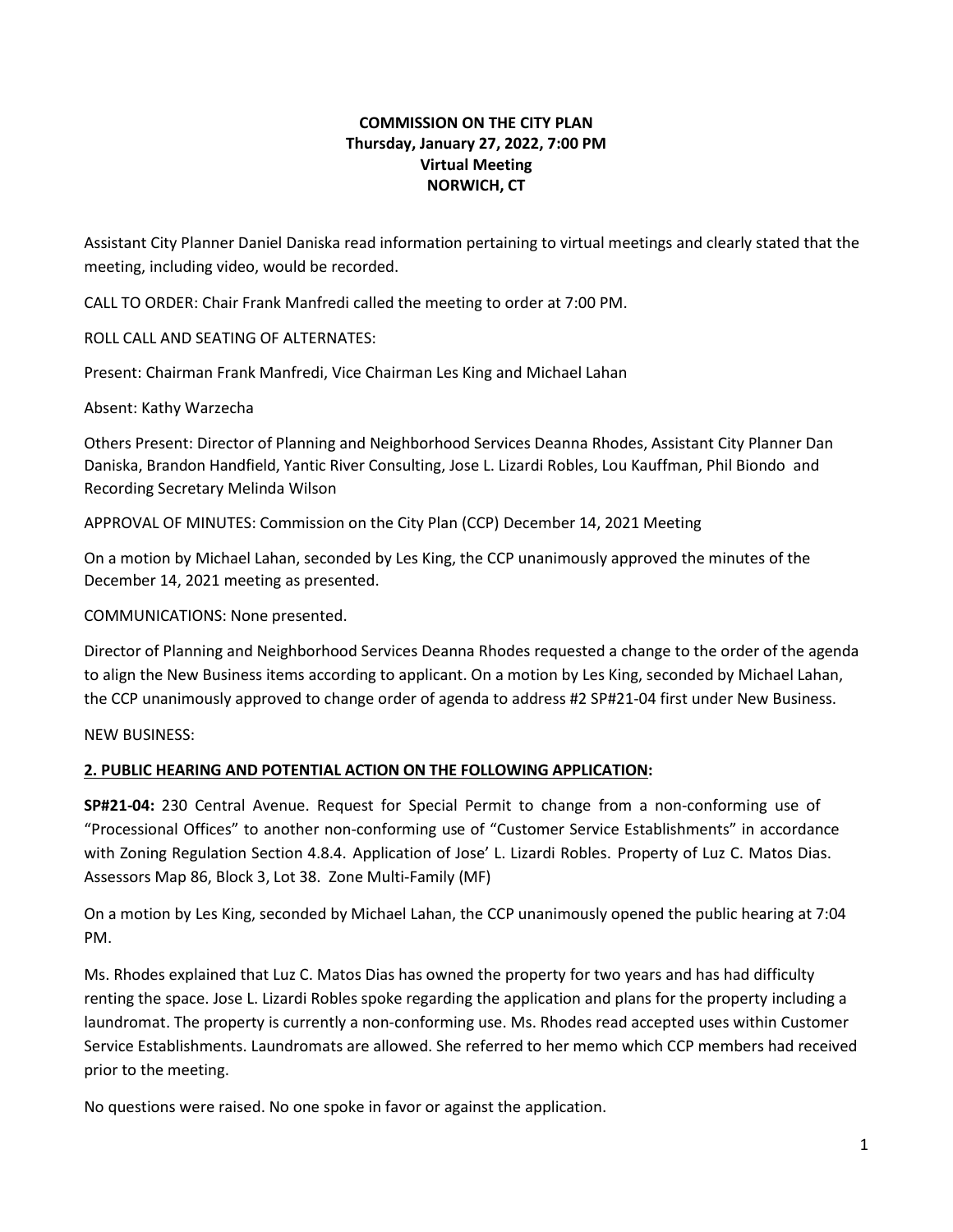Ms. Rhodes displayed a photograph of the property to review site plan notes about parking lot and landscaping. The owner agreed to adding a bike rack. She is satisfied with the owner's special permit responses. She added several items to the record.

Les King made a motion to close the public hearing. Michael Lahan seconded. The CCP unanimously closed the public hearing at 7:16 PM.

Les King made a motion to approve a waiver of the engineered site plan as it is not necessary for this application.

REASON: The engineered site plan is not necessary for approval of this application due to the limited site disturbance.

Michael Lahan seconded. Motion passed unanimously.

Michael Lahan made a motion to approve SP#21-04 with following conditions:

1. That the certification of approval for the Special Permit use be filed with the City Clerk's office before becoming effective. This certification will be provided to the applicant by the City Planning Department post approval after the appeal period has ended.

2. That after filing of the special permit, a zoning permit shall be issued for the change of use to "customer service establishment" with the understanding that all future tenants will require a separate zoning permit to verify their use is compliant with the approval.

3. That prior to receiving a zoning permit, that the applicant address all items of this memorandum. These include the installation of the landscaping in the existing asphalt strip area, striping the parking lot as approved by the City Engineer and installing the dumpster/recycling containers as shown on the revised plan/drawing.

4. That any modifications to the approved proposal shall be reviewed by the Zoning Enforcement Officer prior to occurring and may require additional review and approval by the Commission.

5. That an erosion and sediment control bond may be required if deemed necessary by the City Engineer and submitted in the form of a check or letter of credit.

6. That all proposed improvements associated with this application are to be completed according to the approved plan prior to the issuance of the required Certificate of Zoning Compliance or a performance bond will be required in accordance with Sections 7.5.7.3 and 8.9 of the Zoning Regulations.

REASON: The proposal conforms to ZR Section 4.8.4, Chapter 5 and 7.7 of the Zoning Regulations.

The motion was seconded by Les King. The motion passed unanimously.

## **1. PUBLIC HEARING AND POTENTIAL ACTION ON THE FOLLOWING APPLICATION:**

**SP#10-05M:** 555+575 Norwich Avenue. Request for a Special Permit for proposed site development/land disturbance activities proposed within a Special Flood Hazard Area which are associated with a proposed conversion of the south mill building at Ponemah to 146 apartment units and a 3,870 square foot restaurant.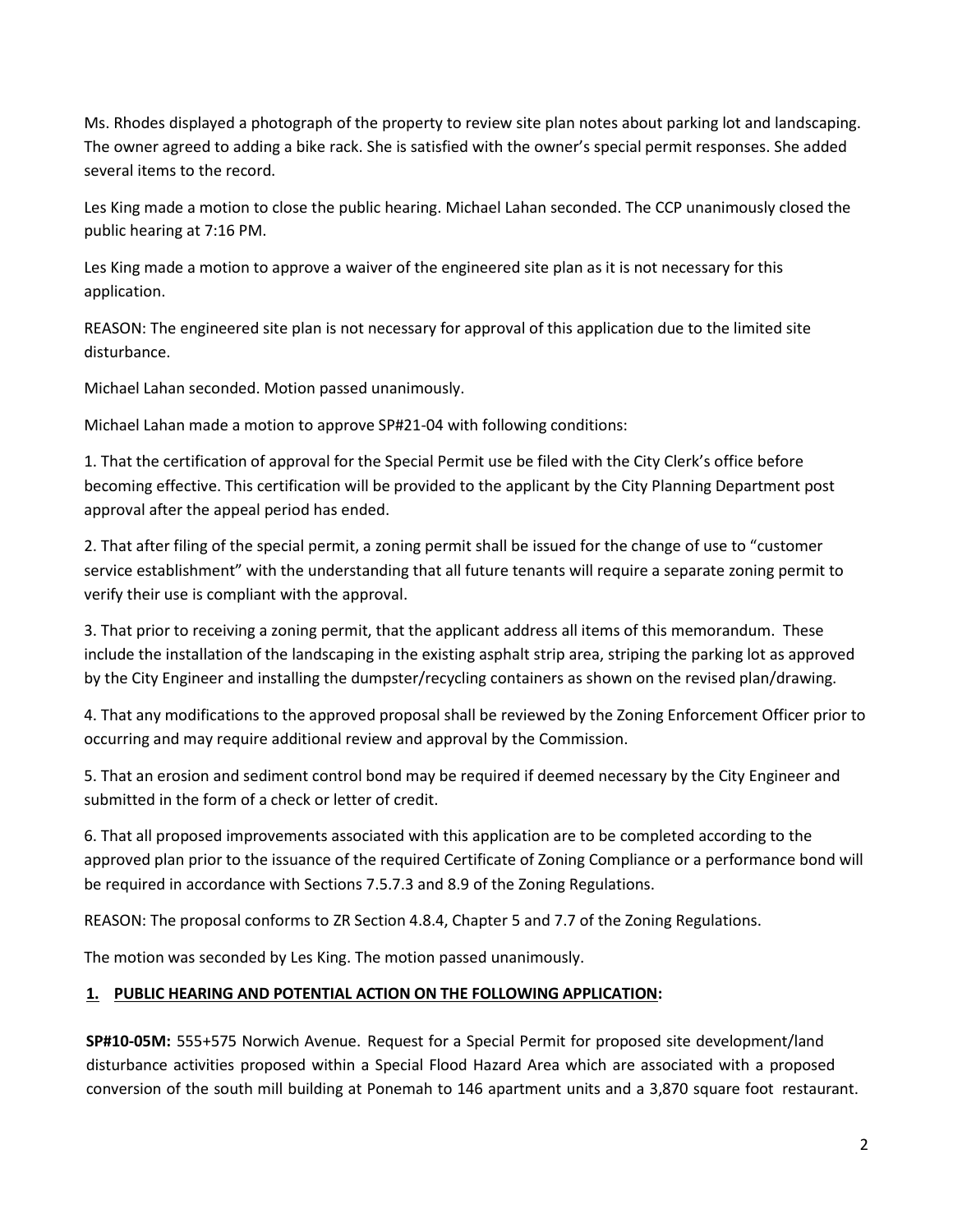Application and property of 555 South Mill LLC & 575 South Mill LLC. Assessor's Map 47, Block 4, Lots 5 & 6. Zone PMR & Mill-Reuse Overlay District.

Les King made a motion to open a public hearing. Michael Lahan seconded. By a unanimous vote, the public hearing opened at 7:20 PM.

Brandon Handfield of Yantic River Consulting shared the site plan on the screen. He prefaced his comments by explaining that the site plan was based on the tenant in the small building on the west side of the plan being a restaurant. He gave one presentation which included testimony for the special permit and site plan at the same time. Mr. Handfield displayed several maps on the screen of the South Mill. The building is currently empty. Parking, pedestrian access, amenities, traffic plan, drainage, erosion control, landscaping, lighting and façade were addressed.

Mr. Lahan inquired about the layout of the potential restaurant. Phil Biondo answered and expressed that the site would be marketed as a potential restaurant using both floors.

Mr. King asked about access along the path near the river. Mr. Handfield explained that it is an access way that runs to Route 169 and dead-ends at the North Mill building. Mr. King asked about a bus stop for the public school busses. Mr. Handfield said the applicant would address this if the need arose.

Chair Manfredi asked about the design as compared to the North Mill. The South Mill will be more one-bedroom units than the North Mill. The same design elements will be used.

No one spoke in favor or against the application. Lou Kauffman, Counsel for the applicant, spoke to the letter submitted by the adjacent property owner in reference to the wooden structure which connects the two and will be torn down and an easement granted between the two buildings.

Lengthy discussion was held regarding the access to Route 169 along the river.

Ms. Rhodes offered to begin a new five year approval period for the application.

Mr. Daniska asked to waive the reading of the exhibits. The CCP agreed.

Les King made a motion to close the public hearing. Michael Lahan seconded. The CCP unanimously closed the public hearing at 8:39 PM.

Michael Lahan made a motion to approve SP #10-05M with the following conditions:

- 1. That the site plan that is associated with this Special Permit approval will expire in 5 years unless an extension has been granted by the Commission in accordance with ZR Section 7.5.10.2.
- 2. That final revised plans be submitted and reviewed by City Staff.
- 3. That the transfer of property known as 539 Norwich Avenue (N/F NPB Assets of CT LLC) or easements granting installation of the improvements as depicted on the approved plans occur prior to the filing of the mylars.
- 4. That all legal documents, including a map depicting all new and existing easements, should be submitted to the City within 30 days of approval for review and comment by the City Attorney. After approval, these legal documents are to be filed prior to, and at the time of, filing of mylars.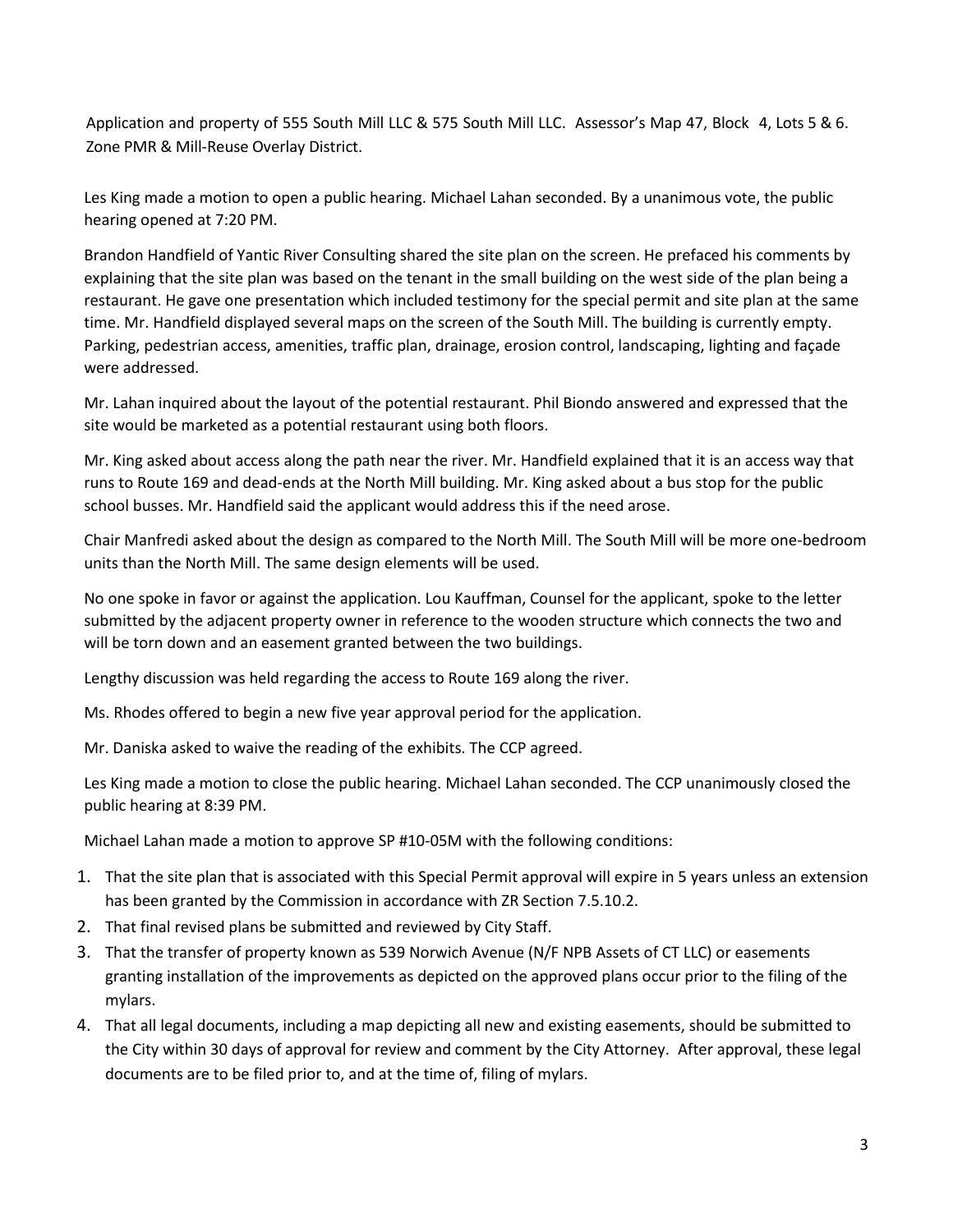- 5. That the City's letter of approval (CCP + IWWCC) be placed on the final revised plan set (cover page preferred), the required signature block be placed on all plan sheets, and that all plan sheets include the stamped seal and signature of the licensed professional.
- 6. That 6 signed and embossed sealed paper copies and 2 mylars of the final revised set of plans be submitted to the Planning Department for endorsement by an officer of the Commission. The mylars must include the red indelible ink certification which includes the name of producer and process used.
- 7. That the certification of approval for the Special Permit use be filed with the City Clerk's office before becoming effective. This certification will be provided to the applicant by the City Planning Department post approval after the appeal period has ended.
- 8. That the endorsed mylar set shall be filed on the Land Records by the applicant.
- 9. That drainage calculations be submitted to be reviewed by the City Engineer.
- 10. That after the filing of the mylars, a zoning permit shall be issued prior to any land disturbance activities associated with this approval.
- 11. That a bond, in an amount satisfactory to the City Engineer, be submitted for Erosion and Sediment Control and Site Restoration. Once approved, it should be submitted in the form of a check or letter of credit with the required paperwork for review and approval by the City's Attorney prior to the issuance of the Zoning Permit.
- 12. That any modifications to the approved proposal shall be reviewed by the Zoning Enforcement Officer prior to occurring and may require additional review and approval by the Commission.
- 13. That all proposed improvements associated with this application are to be completed according to the approved plan prior to the issuance of the required Certificate of Zoning Compliance or a performance bond will be required in accordance with Sections 7.5.7.3 and 8.9 of the Zoning Regulations.
- 14. That the Commission may require an as-built or certification by a licensed engineer or land surveyor should it be deemed necessary by the City to determine compliance with the approval granted.
- 15. That a lighting compliance plan for all installed lighting be submitted to the ZEO for their review prior to requesting a Certificate of Zoning Compliance required for a CO.

REASON: The proposal conforms to ZR Section 3.3, Chapter 5 and 7.7 of the Zoning Regulations.

The motion was seconded by Les King. The motion passed unanimously.

**3. SDP #1007M: 555+575 Norwich Avenue.** Site Plan Review for proposed conversion of the south mill building at Ponemah to 146 apartment units and a 3,870 square foot restaurant. Application and property of 555 South Mill LLC & 575 South Mill LLC. Assessor's Map 47, Block 4, Lots 5 & 6. Zone PMR & Mill-Reuse Overlay District.

Mr. Handfield requested that his testimony given under SP#10-05M apply to this agenda item, as well.

Michael Lahan made a motion to approve SDP #1007M with following conditions:

- 1. That the approval will expire in 5 years unless an extension has been granted by the Commission in accordance with ZR Section 7.5.10.2. This approval supersedes and extinguishes the final extension to SDP#1007 that was granted on May 28, 2020 and would have expired on July 20, 2024.
- 2. That final revised plans be submitted and reviewed by City Staff.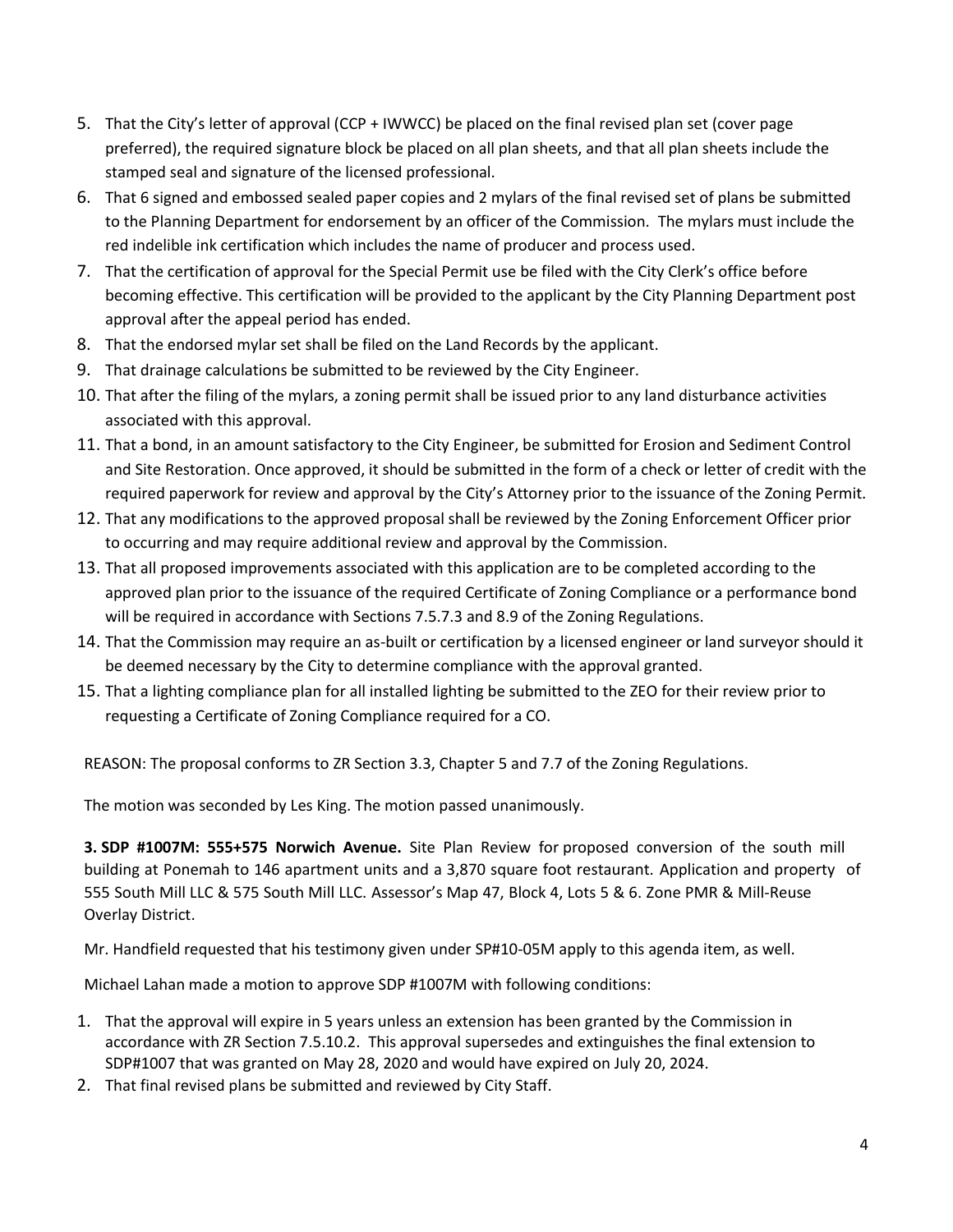- 3. That the transfer of property known as 539 Norwich Avenue (N/F NPB Assets of CT LLC) or easements granting installation of the improvements as depicted on the approved plans occur prior to the filing of the mylars.
- 4. That all legal documents, including a map depicting all new and existing easements, should be submitted to the City within 30 days of approval for review and comment by the City Attorney. After approval, these legal documents are to be filed prior to, and at the time of, filing of mylars.
- 5. That the City's letter of approval (CCP + IWWCC) be placed on the final revised plan set (cover page preferred), the required signature block be placed on all plan sheets, and that all plan sheets include the stamped seal and signature of the licensed professional.
- 6. That 6 signed and embossed sealed paper copies and 2 mylars of the final revised set of plans be submitted to the Planning Department for endorsement by an officer of the Commission. The mylars must include the red indelible ink certification which includes the name of producer and process used.
- 7. That the endorsed mylar set shall be filed on the Land Records by the applicant.
- 8. That drainage calculations be submitted to be reviewed by the City Engineer.
- 9. That after the filing of the mylars, a zoning permit shall be issued prior to any land disturbance activities associated with this approval.
- 10. That a bond, in an amount satisfactory to the City Engineer, be submitted for Erosion and Sediment Control and Site Restoration. Once approved, it should be submitted in the form of a check or letter of credit with the required paperwork for review and approval by the City's Attorney prior to the issuance of the Zoning Permit.
- 11. That any modifications to the approved proposal shall be reviewed by the Zoning Enforcement Officer prior to occurring and may require additional review and approval by the Commission.
- 12. That all proposed improvements associated with this application are to be completed according to the approved plan prior to the issuance of the required Certificate of Zoning Compliance or a performance bond will be required in accordance with Sections 7.5.7.3 and 8.9 of the Zoning Regulations.
- 13. That the Commission may require an as-built or certification by a licensed engineer or land surveyor should it be deemed necessary by the City to determine compliance with the approval granted.
- 14. That a lighting compliance plan for all installed lighting be submitted to the ZEO for their review prior to requesting a Certificate of Zoning Compliance required for a CO.

REASON: The proposal conforms to ZR Section 3.3, Chapter 5 and 7.7 of the Zoning Regulations.

Les King seconded the motion. The motion passed unanimously.

**4. Referral from the City Council:** AN ORDINANCE PROPOSING TO AMEND ORDINANCE SECTION 7-91 to expand tract one OF THE ENTERPRISE ZONE described therein BY ADDING A PARCEL OF APPROXIMATELY .43 ACRES TO IT – 23 Thermos Avenue Norwich, CT.

Ms. Rhodes explained this is a residential property adjacent to an Enterprise Zone. She displayed a map of the zone and the contiguous property. The parcel is currently aa unoccupied residential building. There is a condo development adjacent. The developer plans apartments on the larger site.

Les King made a motion to forward a favorable recommendation to amend Ordinance Section 7-91 to expand tract one of the Enterprise Zone described therein by adding a parcel of approximately .43 acres to it to the City Council.

REASON: A strategy in the 2013 POCD is to promote economic development in targeted zones.

Michael Lahan seconded. The motion passed unanimously.